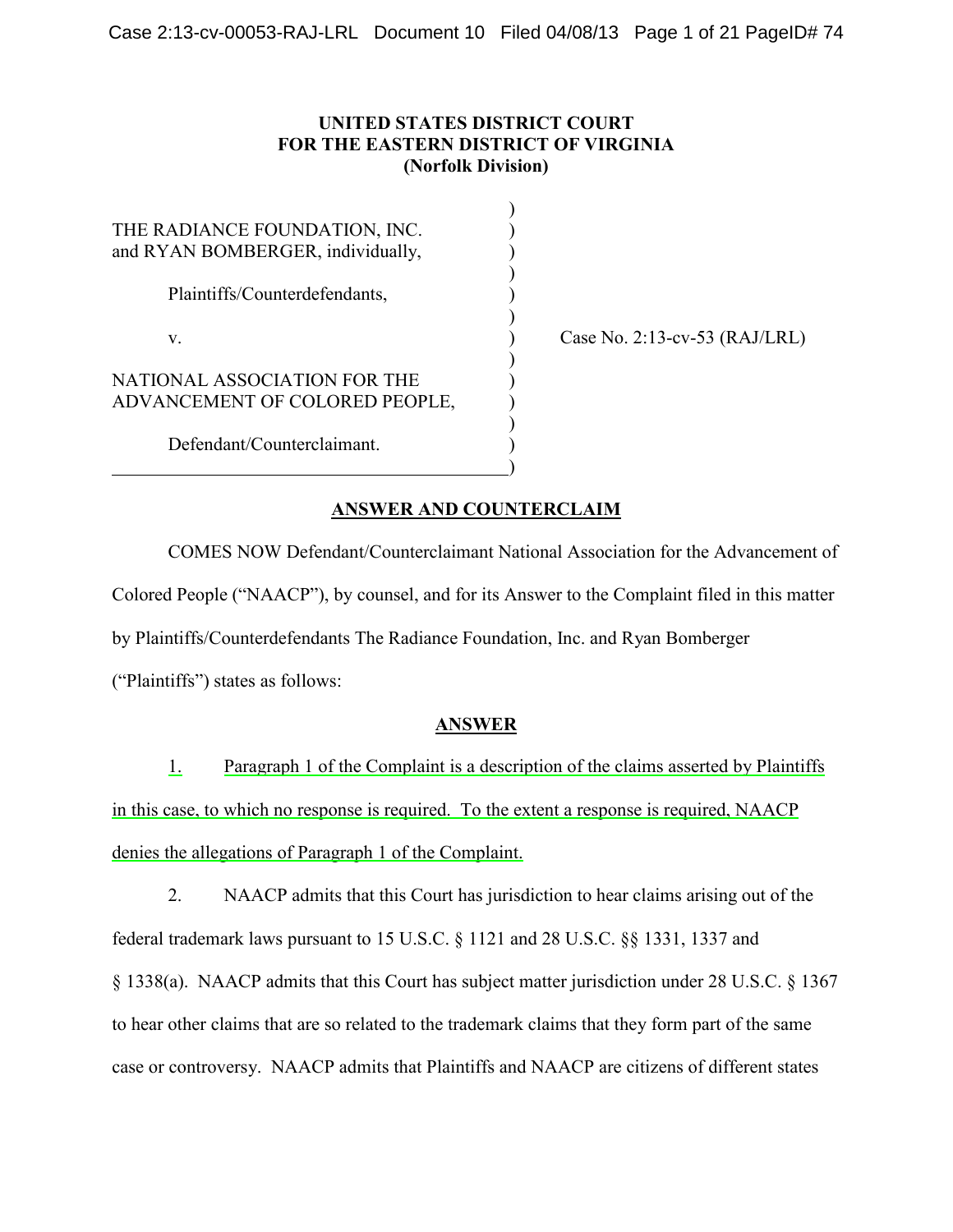and that the amount in controversy exceeds the sum of \$75,000. Except as admitted, the allegations of Paragraph 2 of the Complaint are denied.

3. NAACP denies the allegations of Paragraph 3 of the Complaint.

4. NAACP admits that The Radiance Foundation, Inc. is a plaintiff in this matter but is without information sufficient to form a belief as to the truth of the remaining allegations contained in Paragraph 4 of the Complaint and therefore denies the same.

5. NAACP admits that Ryan Bomberger is a plaintiff in this matter but is without information sufficient to form a belief as to the truth of the remaining allegations contained in Paragraph 5 of the Complaint and therefore denies the same.

6. NAACP admits the allegations in Paragraph 6 of the Complaint.

7. NAACP admits that it maintains chapters in the Commonwealth of Virginia but otherwise denies the allegations of Paragraph 7 of the Complaint.

8. NAACP states that it is without information sufficient to form a belief as to the truth of the allegations contained in Paragraph 8 of the Complaint and therefore denies the same.

9. NAACP states that it is without information sufficient to form a belief as to the truth of the allegations contained in Paragraph 9 of the Complaint and therefore denies the same.

10. NAACP admits that The Radiance Foundation, Inc. maintains a website at the URL address [www.theradiancefoundation.org.](http://www.theradiancefoundation.org/) NAACP states that it is without information sufficient to form a belief as to the truth of the remaining allegations contained in Paragraph 10 of the Complaint and therefore denies the same.

11. NAACP states that it is without information sufficient to form a belief as to the truth of the allegations contained in Paragraph 11 of the Complaint and therefore denies the same.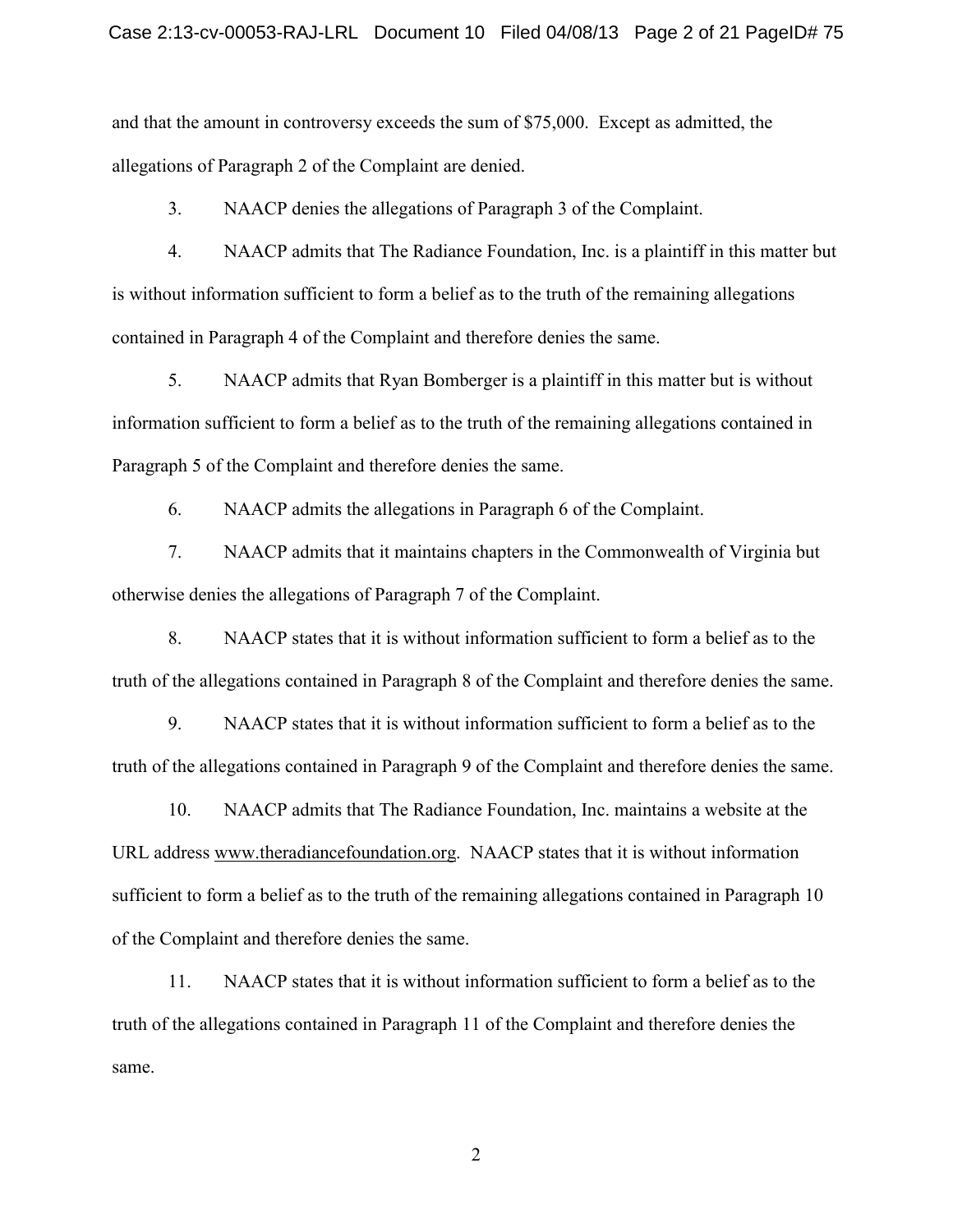12. NAACP states that it is without information sufficient to form a belief as to the truth of the allegations contained in Paragraph 12 of the Complaint and therefore denies the same.

13. NAACP admits that Hilary Shelton is Director of its Washington Bureau and its Senior Vice President for Advocacy and Policy, but is without information sufficient to form a belief as to the truth of the remaining allegations contained in Paragraph 13 of the Complaint and therefore denies the same.

14. NAACP states that it is without information sufficient to form a belief as to the truth of the allegations contained in Paragraph 14 of the Complaint and therefore denies the same.

15. NAACP refers to the entirety of the referenced June 21, 2011, which is the best evidence of its contents. NAACP otherwise denies the allegations in Paragraph 15 of the Complaint.

16. NAACP refers to the entirety of the referenced July 6, 2011 article, which is the best evidence of its contents. NAACP otherwise denies the allegations in Paragraph 16 of the Complaint.

17. NAACP states that it is without information sufficient to form a belief as to the truth of the allegations contained in Paragraph 17 of the Complaint and therefore denies the same.

18. NAACP refers to the entirety of the referenced article, which is the best evidence of its contents. NAACP otherwise denies the allegations of Paragraph 18 of the Complaint.

19. NAACP refers to the entirety of the referenced article, which is the best evidence of its contents. NAACP otherwise denies the allegations of Paragraph 19 of the Complaint.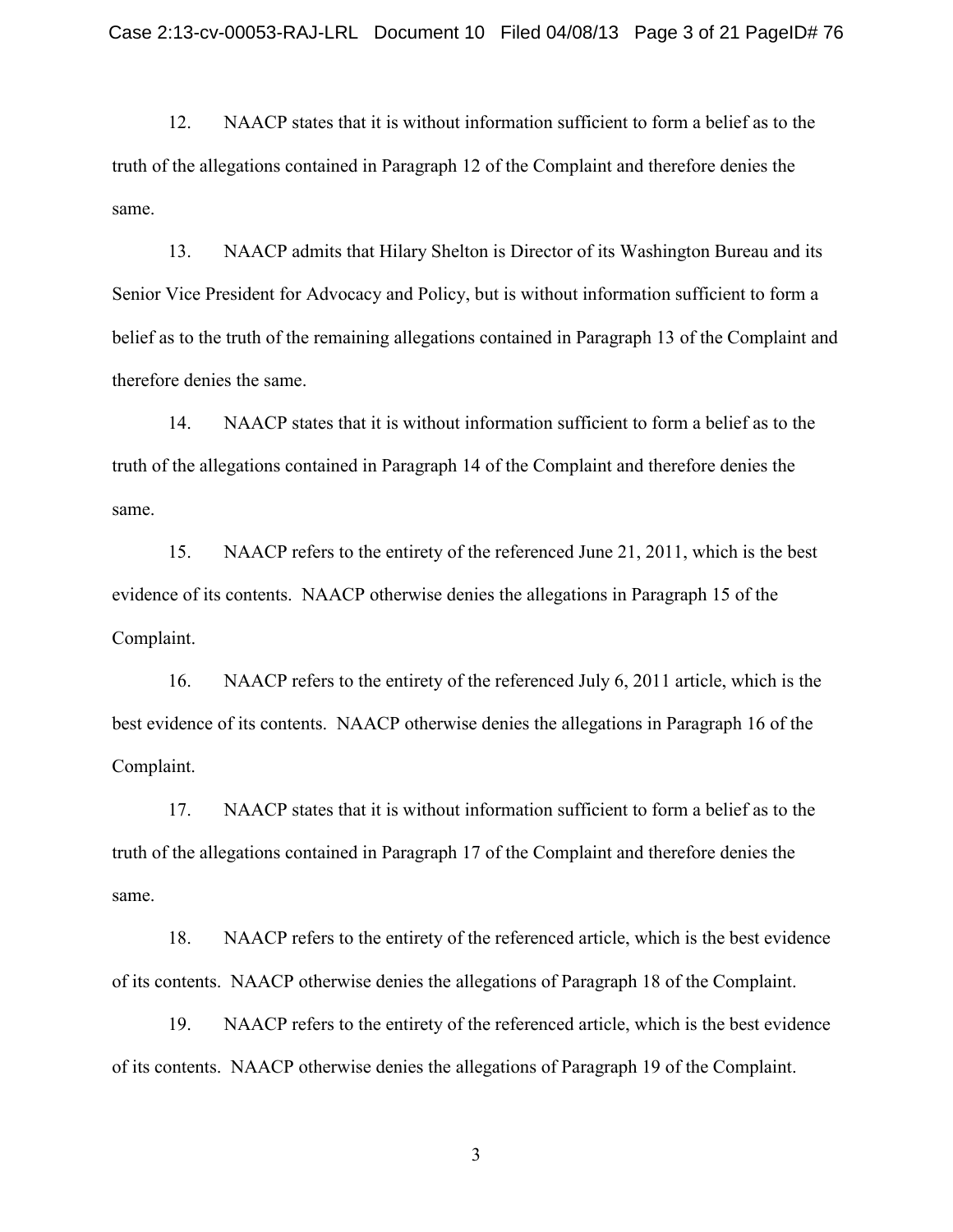20. NAACP admits that the NAACP seal appears adjacent to the text of the referenced article. NAACP otherwise denies the allegations of Paragraph 20 of the Complaint.

21. NAACP states that it is without information sufficient to form a belief as to the truth of the allegations contained in Paragraph 21 of the Complaint and therefore denies the same.

22. NAACP refers to the entirety of the referenced speech as posted on the TooManyAborted.com website, which is the best evidence of its contents. NAACP otherwise denies the allegations contained in Paragraph 22 of the Complaint.

23. NAACP states that it is without information sufficient to form a belief as to the truth of the allegations contained in Paragraph 23 of the Complaint and therefore denies the same.

24. NAACP refers to the entirety of the referenced January 16, 2013 article, which is the best evidence of its contents. NAACP otherwise denies the allegations of Paragraph 24 of the Complaint.

25. NAACP refers to the entirety of the referenced January 16, 2013 article, which is the best evidence of its contents. NAACP otherwise denies the allegations of Paragraph 25 of the Complaint.

26. NAACP admits the allegations of Paragraph 26 of the Complaint.

27. NAACP admits the allegations of Paragraph 27 of the Complaint.

28. NAACP admits the allegations of Paragraph 28 of the Complaint.

29. NAACP refers to the entirety of the referenced January 29, 2013 letter, which is the best evidence of its contents. NAACP otherwise denies the allegations of Paragraph 29 of the Complaint.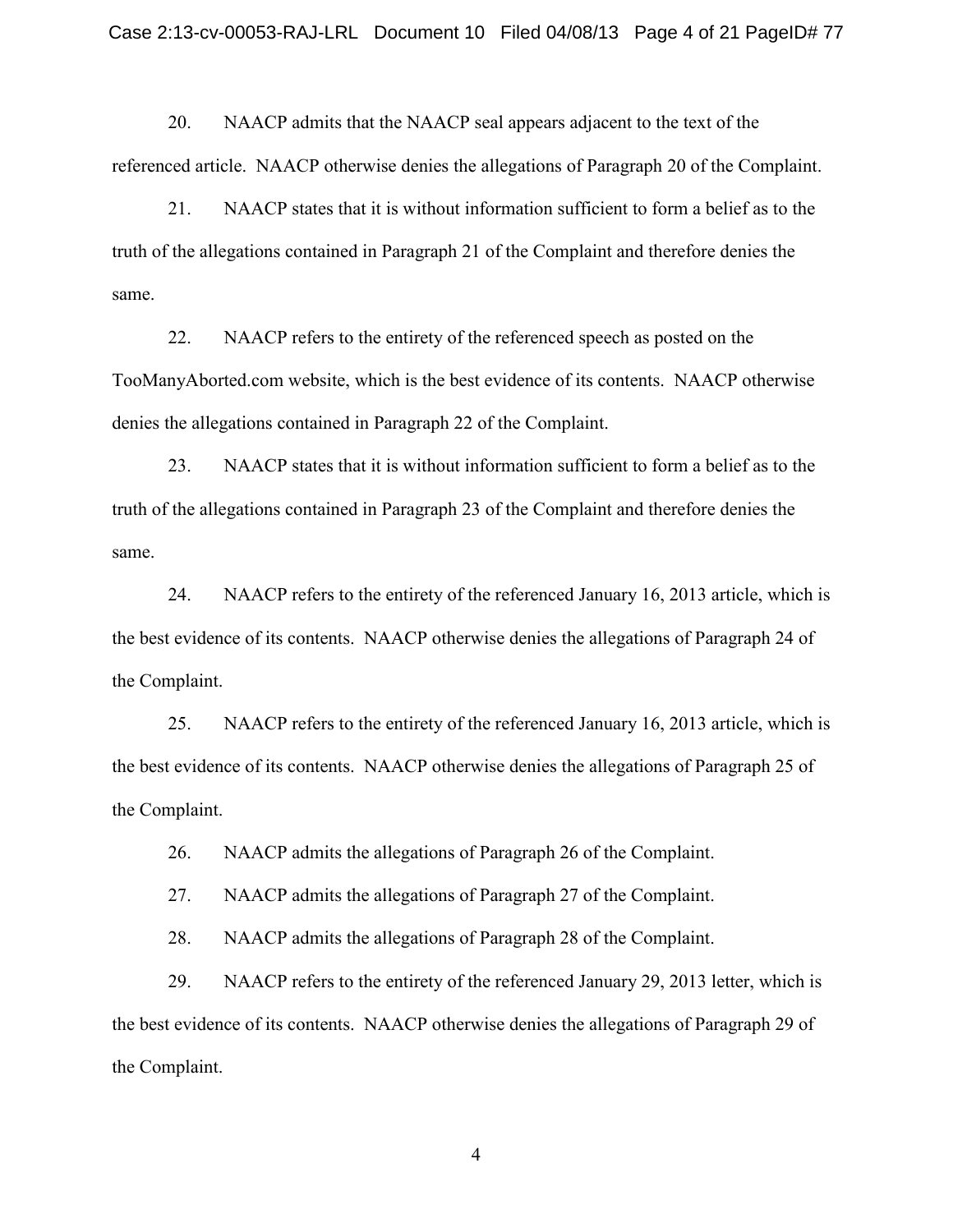30. NAACP refers to the entirety of the referenced January 29, 2013 letter, which is the best evidence of its contents. NAACP otherwise denies the allegations of Paragraph 30 of the Complaint.

31. NAACP denies the allegations of Paragraph 31 of the Complaint, including all subparts thereof.

32. NAACP denies the allegations of Paragraph 32 of the Complaint.

# **GENERAL DENIAL**

33. The remaining allegations are a prayer for relief that does not require an admission or denial by NAACP. Any allegations of the Complaint not hereinabove admitted, denied, or explained are denied, and NAACP specifically denies that Plaintiffs are entitled to any relief whatsoever against NAACP.

# **FIRST AFFIRMATIVE DEFENSE**

Plaintiffs' Complaint fails to state a claim upon which relief may be granted.

# **SECOND AFFIRMATIVE DEFENSE**

Plaintiff's Complaint is barred due to lack of subject matter jurisdiction.

# **THIRD AFFIRMATIVE DEFENSE**

Plaintiffs' Complaint is barred due to improper venue.

# **FOURTH AFFIRMATIVE DEFENSE**

Plaintiffs are barred from seeking any relief against NAACP based on the

doctrine of unclean hands.

**WHEREFORE,** NAACP requests that Plaintiffs take nothing by their Complaint and

that Defendant be awarded judgment as follows:

A. That Plaintiffs' Complaint be dismissed with prejudice; and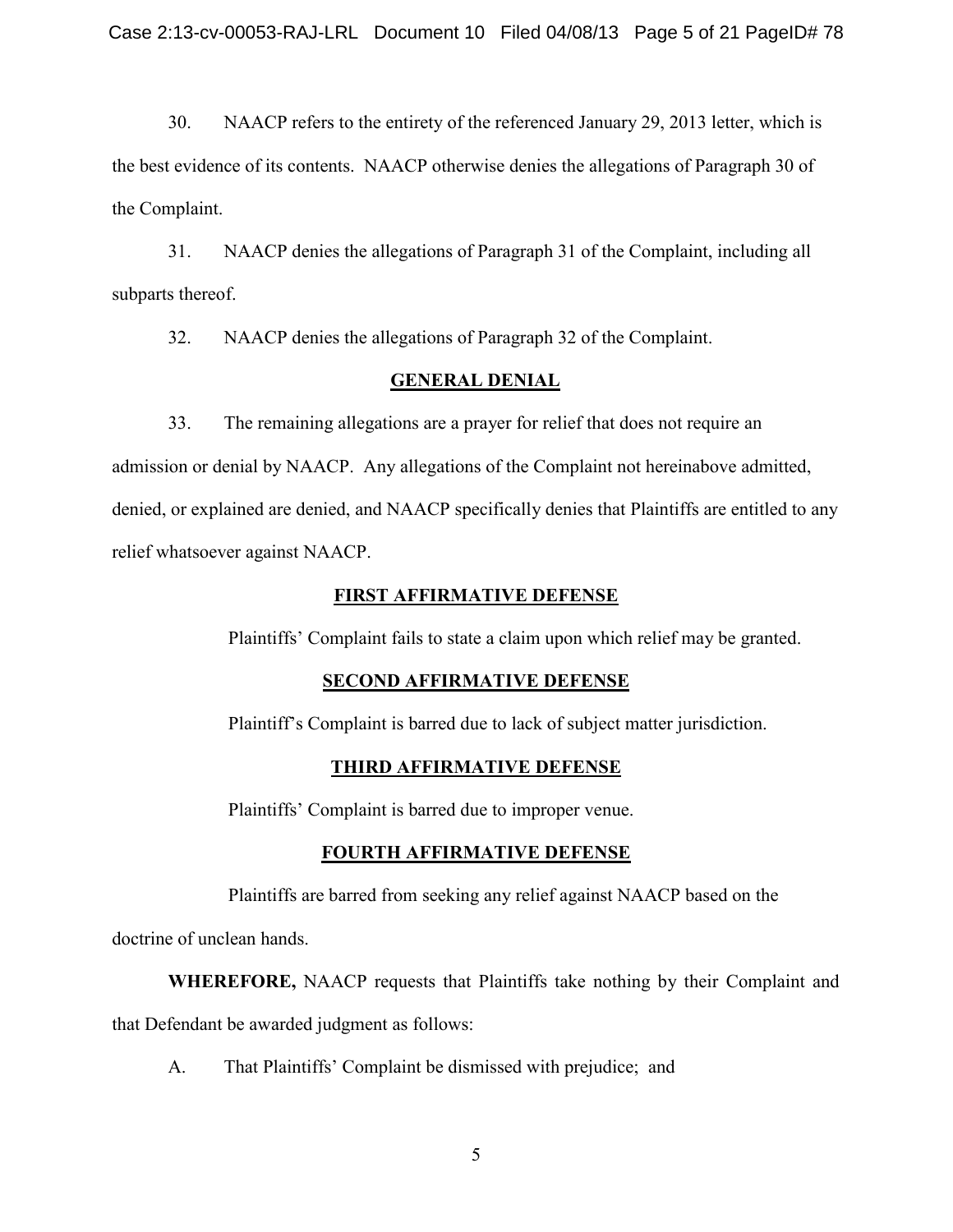B. That NAACP be awarded attorneys' fees and costs and such other and further relief as the Court deems just and proper.

# **COUNTERCLAIM**

Counterplaintiff, National Association for the Advancement of Colored People ("NAACP") ("Counterplaintiff" or "NAACP "), brings this Counterclaim against The Radiance Foundation, Inc. and Ryan Bomberger, individually ("Counterdefendants"), for trademark infringement, trademark dilution, and unfair competition under the Lanham Act, 15 U.S.C. § 1051 *et seq.* and the common law of Virginia. NAACP seeks injunctive relief and damages against Counterdefendants based on their unlawful use of NAACP's famous and well-known marks. In support of its Counterclaim, NAACP alleges the following:

#### **NATURE OF CASE, JURISDICTION, AND VENUE**

1. This is an action for trademark infringement, trademark dilution, and unfair competition under the Trademark Act of 1946, as amended, 15 U.S.C. § 1051 *et seq*. (the "Lanham Act"), and the common law of Virginia. NAACP brings this Counterclaim as a result of Counterdefendants' use of NAACP's famous and well-known trademarks in a manner that (1) infringes upon NAACP's valuable rights in its trademarks, (2) dilutes, tarnishes, and disparages NAACP and its trademarks, causing substantial harm to NAACP and its reputation, earned and established over more than one hundred years, as an organization dedicated to fighting for social justice and equality for all Americans, and (3) unlawfully and unjustly enriches Counterdefendants at NAACP's expense. NAACP seeks equitable and monetary relief to remedy the substantial harm it has sustained as a result of Counterdefendants' unlawful acts.

2. The Court has jurisdiction over this Counterclaim under 28 U.S.C. §§1331 and 1338, as well as 15 U.S.C. § 1121. The Court also has subject matter jurisdiction under 28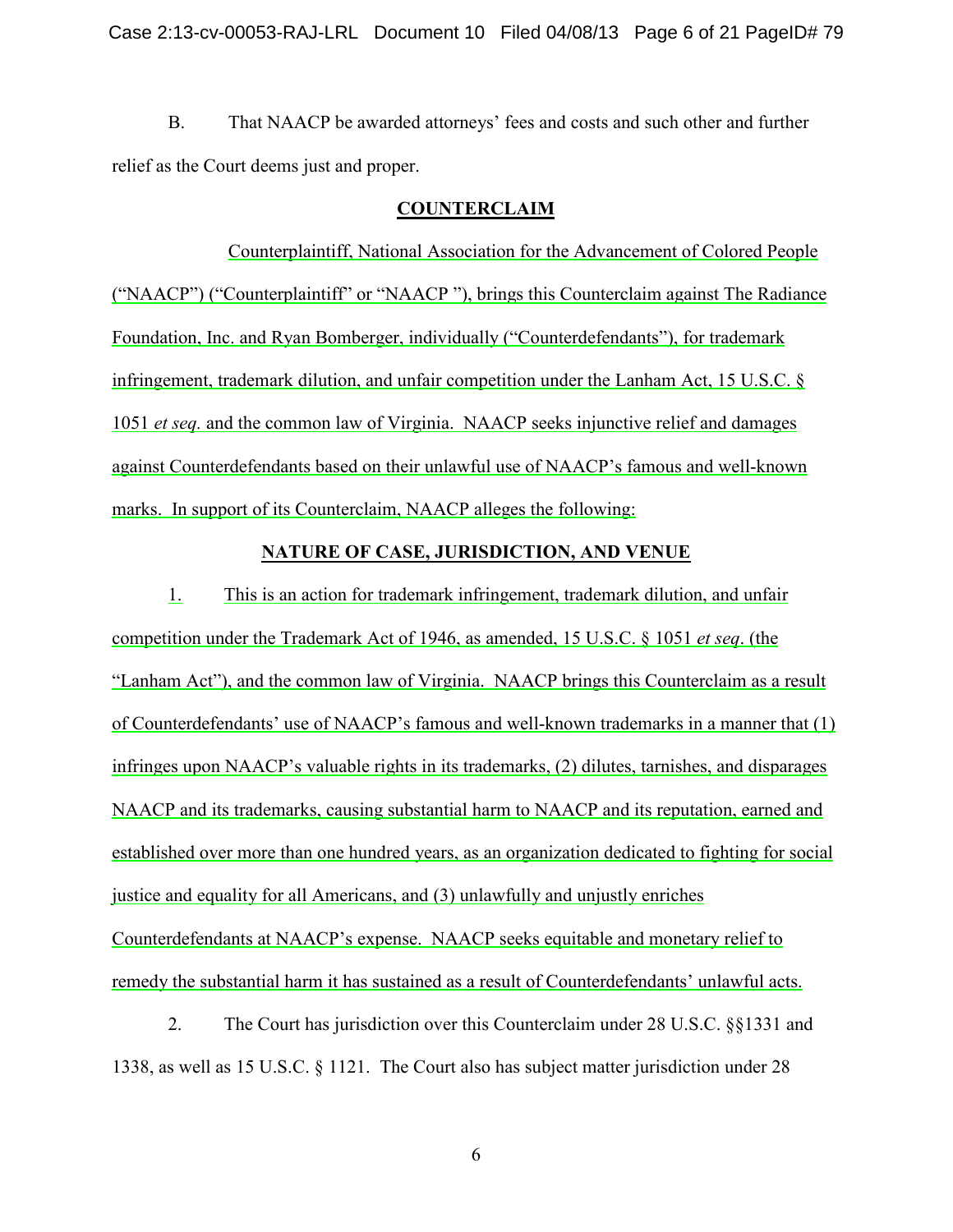U.S.C. § 1332, as the parties are of diverse citizenship and the amount in controversy, exclusive of interest and costs, exceeds the sum of \$75,000.

3. This Court has personal jurisdiction over Plaintiffs because they maintain offices, are domiciled, and/or regularly transact business within the Commonwealth of Virginia.

4. Venue is proper in this district under 28 U.S.C. §1391.

#### **THE PARTIES**

5. Counterplaintiff NAACP is a non-profit membership corporation chartered under the laws of the State of New York with its principal place of business in Baltimore, Maryland.

6. Counterdefendant The Radiance Foundation, Inc., upon information and belief, is a non-profit corporation organized and existing under the laws of the State of Georgia with its principal place of business in Virginia Beach, Virginia.

7. Counterdefendant Ryan Bomberger is an individual and, upon information and belief, is domiciled within the Commonwealth of Virginia.

# **FACTS RELEVANT TO ALL COUNTS**

#### **NAACP And Its Famous Marks**

8. Founded in 1909, NAACP is the nation's oldest and largest civil rights organization. Along with its more than half a million members nationwide, NAACP fights for social justice for all Americans. Its mission is to advance the cause of equality and justice in all areas of society, and is dedicated to advocating on such core issues as voting rights, economic justice, criminal justice, health and environmental justice, and education. NAACP's leadership consists of prominent individuals in American society, including lawyers, government officials, clergy, physicians, policymakers, and social advocates.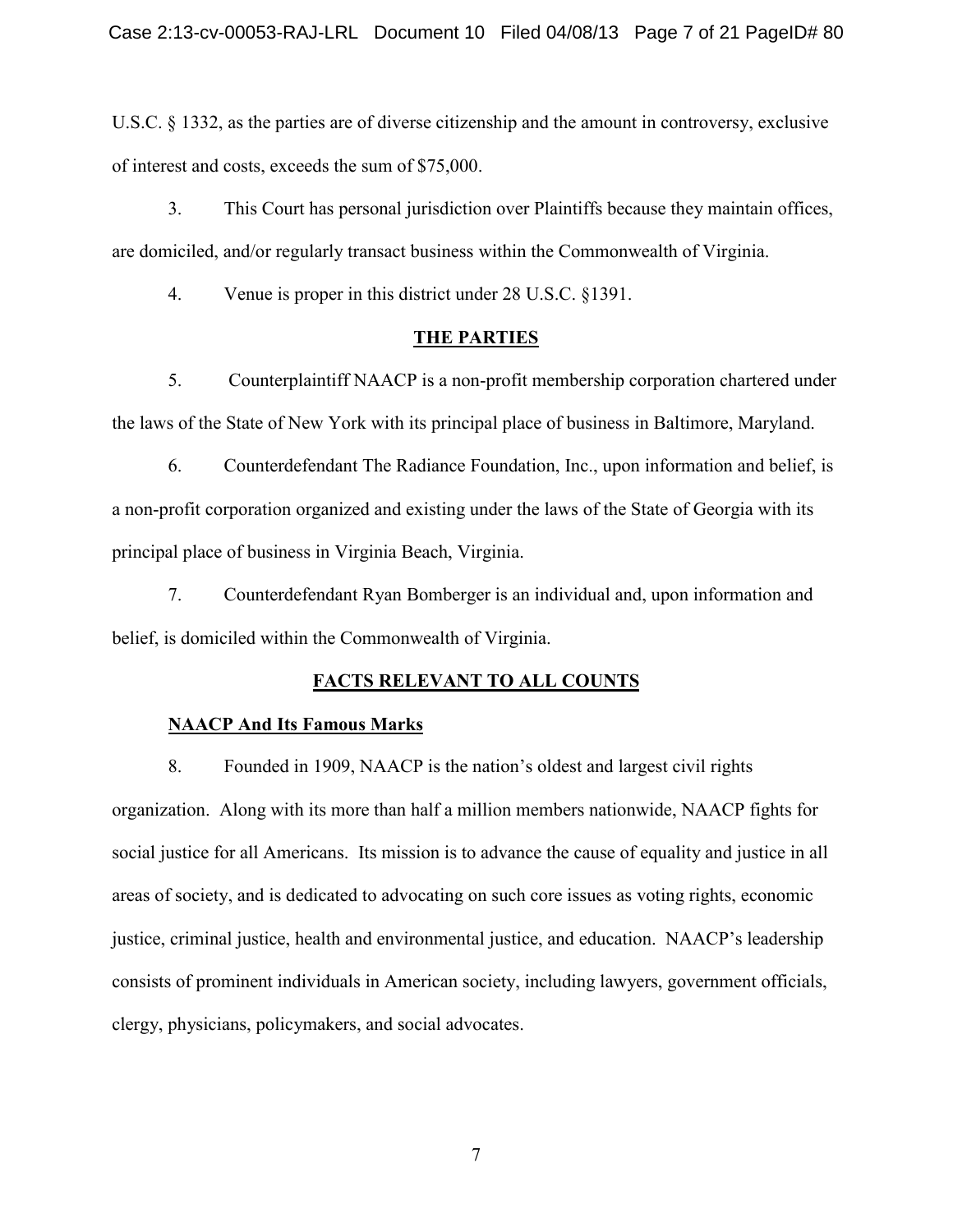9. In recent years, the issues of health justice and equality have become increasingly important and critical for African Americans and other people of color. NAACP has adopted and implemented a four-tiered health agenda to improving the health and well-being of African American families and families of color. These four tiers consist of: (1) childhood obesity – advocating changes in policies and programs at the local, state and federal levels and executing an outreach plan to educate African American families and increase awareness of the root causes of childhood obesity; (2) HIV/AIDS – advocating for increased testing, education and policies aimed at stopping the rates of new infections and increasing access to care in communities of color; (3) healthcare system reform – advocating and mobilizing in support of the passage of the health care reform bill for all Americans; and (4) health disparities – assisting in the eradication of racial and ethnic health disparities, identifying social and environmental factors that affect health and wellness in communities of color, and engaging the workforce to increase the representation of people of color in the medical and public health professions.

10. On the issue of abortion, NAACP has not supported abortion but rather supports a woman's right to choose. NAACP's decision not to support abortion has been influenced at least in part by the strong religious values and beliefs held by many of those in its leadership, including leading members of the clergy from across the United States.

11. For over one hundred years, NAACP has used its NAACP trademark to identify its organization and the services it provides to communities of color, and has registered this and other trademarks with the United States Patent and Trademark Office ("USPTO"). These trademarks (hereinafter referred to as the "NAACP Registered Marks") are set forth below:

| <b>Mark</b>  | U.S.<br>Registration<br>No. | Registration<br>Date | <b>Goods/Services</b>                   |
|--------------|-----------------------------|----------------------|-----------------------------------------|
| <b>NAACP</b> | 188,182                     | 01/26/1982           | Association services, namely, providing |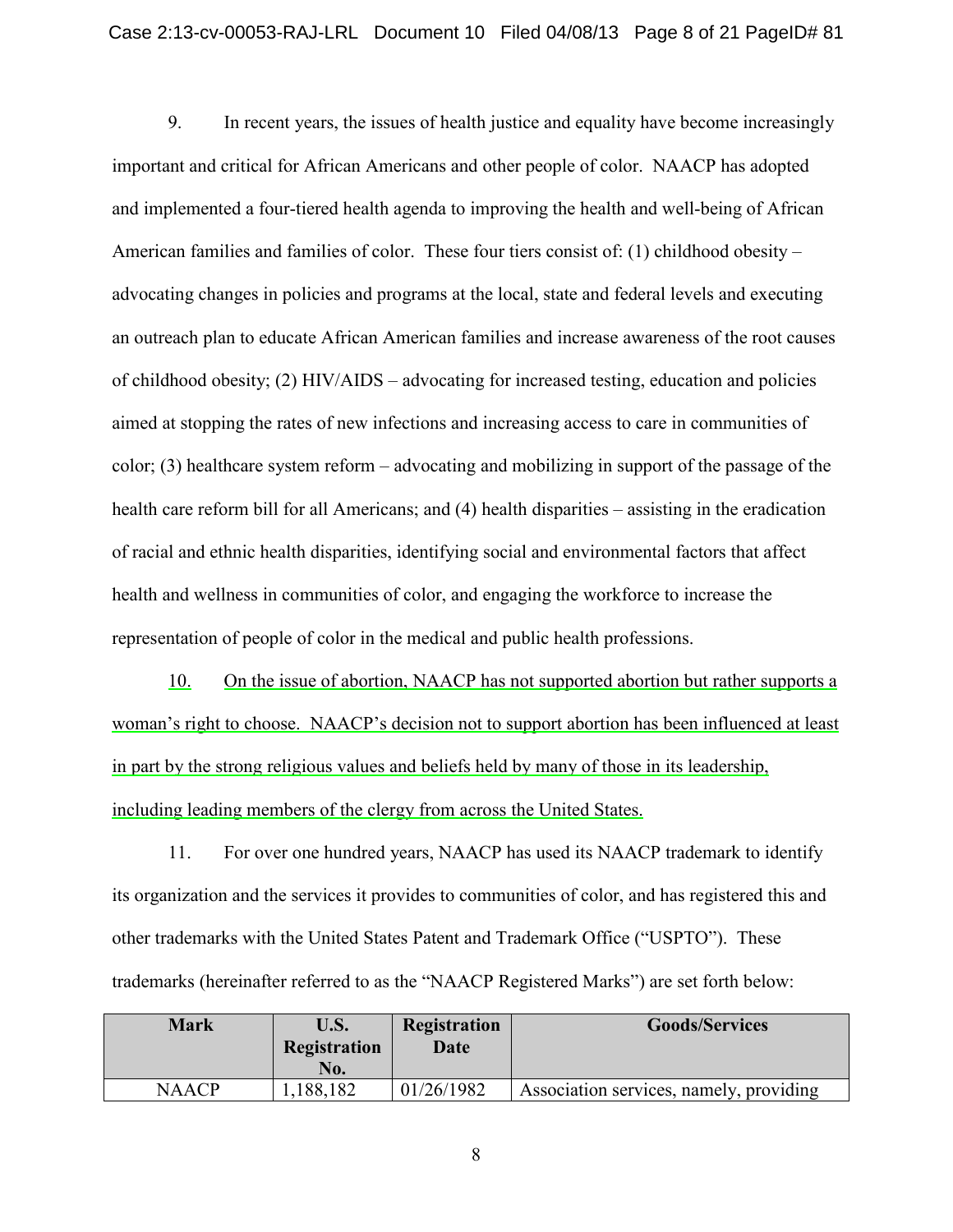|                                       |           |            | legal assistance, technical assistance and<br>other resources to achieve civil rights in<br>education, voting, housing, employment<br>and economic opportunity, in International<br>Class 42.                                                                                                                                                                                                                                               |
|---------------------------------------|-----------|------------|---------------------------------------------------------------------------------------------------------------------------------------------------------------------------------------------------------------------------------------------------------------------------------------------------------------------------------------------------------------------------------------------------------------------------------------------|
| THE CRISIS                            | 3,052,885 | 01/31/2006 | Magazines in the field of social issues, and<br>posters, in International Class 16.                                                                                                                                                                                                                                                                                                                                                         |
| <b>IMAGE</b><br><b>AWARDS</b>         | 3,014,745 | 11/15/2005 | Organizing and conducting the<br>presentation of awards recognizing<br>exemplary works, people or projects that<br>promote a positive impression of people of<br>color; educational and entertainment<br>services in the nature of a live show and<br>broadcast of the presentation of awards<br>recognizing exemplary works, people or<br>projects that promote a positive<br>impression of people of color, in<br>International Class 41. |
| ACT-SO and<br>Design<br><b>ACT-SO</b> | 1,445,551 | 06/30/1987 | Providing academic scholarships to<br>minority high school students who have<br>demonstrated superior achievements in<br>any of the disciplines of the sciences,<br>humanities or the arts, in International<br>Class 36.                                                                                                                                                                                                                   |
| ACT-SO (Stylized)<br><b>ACT-SO</b>    | 1,444,418 | 06/23/1987 | Providing academic scholarships to<br>minority high school students who have<br>demonstrated superior achievements in<br>any of the disciplines of the sciences,<br>humanities or the arts, in International<br>Class 36.                                                                                                                                                                                                                   |

12. In addition, since its founding in 1909 and continuing through to the present and without abandonment, NAACP has extensively used in interstate commerce throughout the United States the NATIONAL ASSOCIATION FOR THE ADVANCEMENT OF COLORED PEOPLE mark and its seal logo (the "NAACP Seal") to identify its organization and its services to the general public of the United States. As a result of such use, which has achieved for NAACP's marks widespread recognition among the general public of the United States, NAACP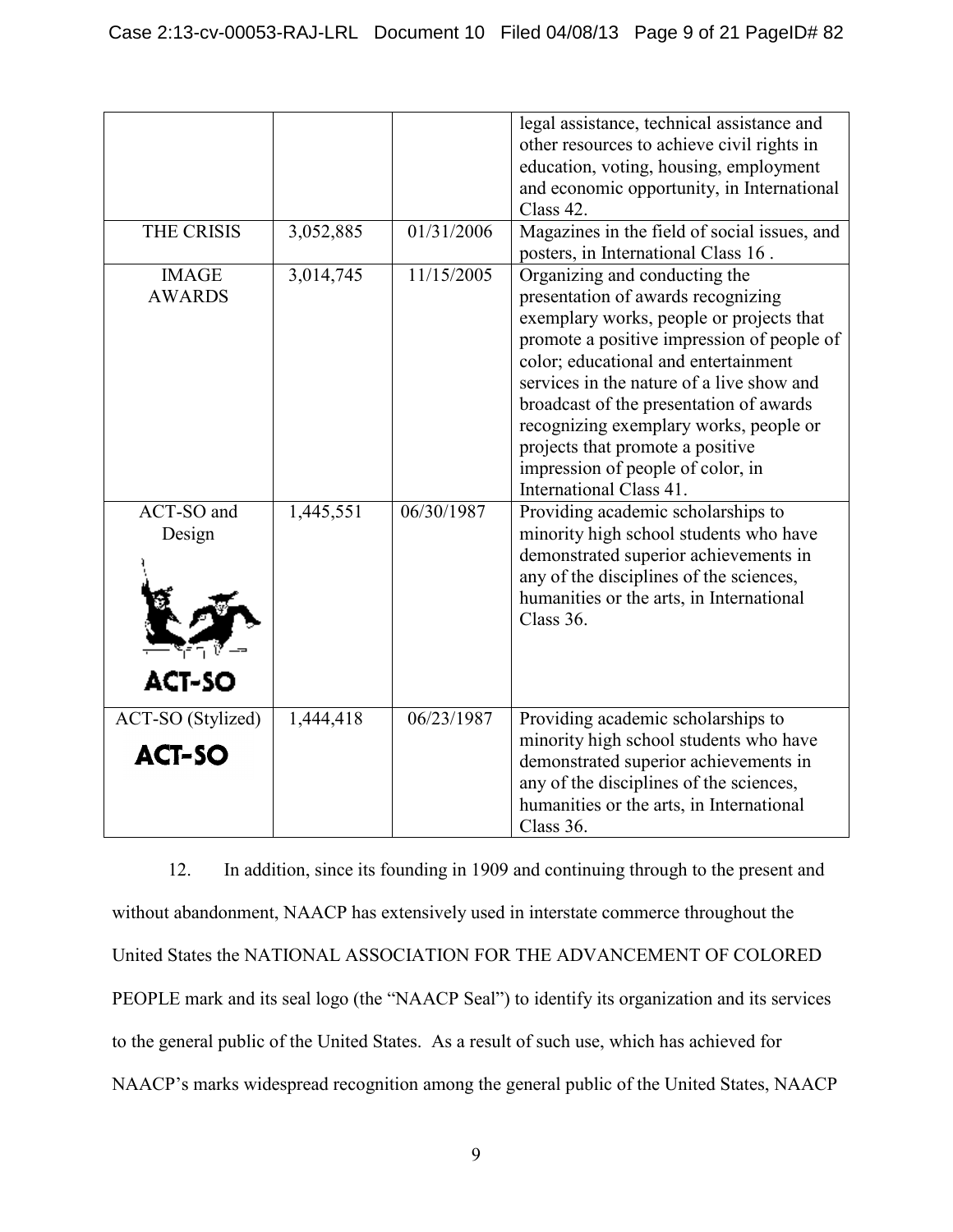owns valuable common law rights in and to the NATIONAL ASSOCIATION FOR THE ADVANCEMENT OF COLORED PEOPLE mark and the NAACP Seal, an image of which is reproduced below:



The NAACP Registered Marks, the NATIONAL ASSOCIATION FOR THE ADVANCEMENT OF COLORED PEOPLE mark, and the NAACP Seal are hereinafter collectively referred to as the "NAACP Marks."

13. NAACP has promoted and continues to promote its organization, its services and the NAACP Marks extensively through virtually every available type of digital, broadcast, and print media, including but not limited to national, regional, and local print publications, billboards, signage, television, and the Internet.

14. NAACP also actively promotes its organization, services and the NAACP Marks through popular and highly-trafficked social networking websites, including FACEBOOK, TWITTER and LINKEDIN. NAACP's FACEBOOK page has received over a million "likes," showing FACEBOOK users' positive feedback in connection with NAACP and its organization and services.

15. In addition, NAACP presents annually its Image Awards, the nation's premier event celebrating the outstanding achievements and performances of people of color in the arts as well as those individuals or groups who promote social justice. The honorees, presenters and performers at the have included many of the major celebrities in America as well as international political figures and dignitaries. Each year, the NAACP Image Awards program is televised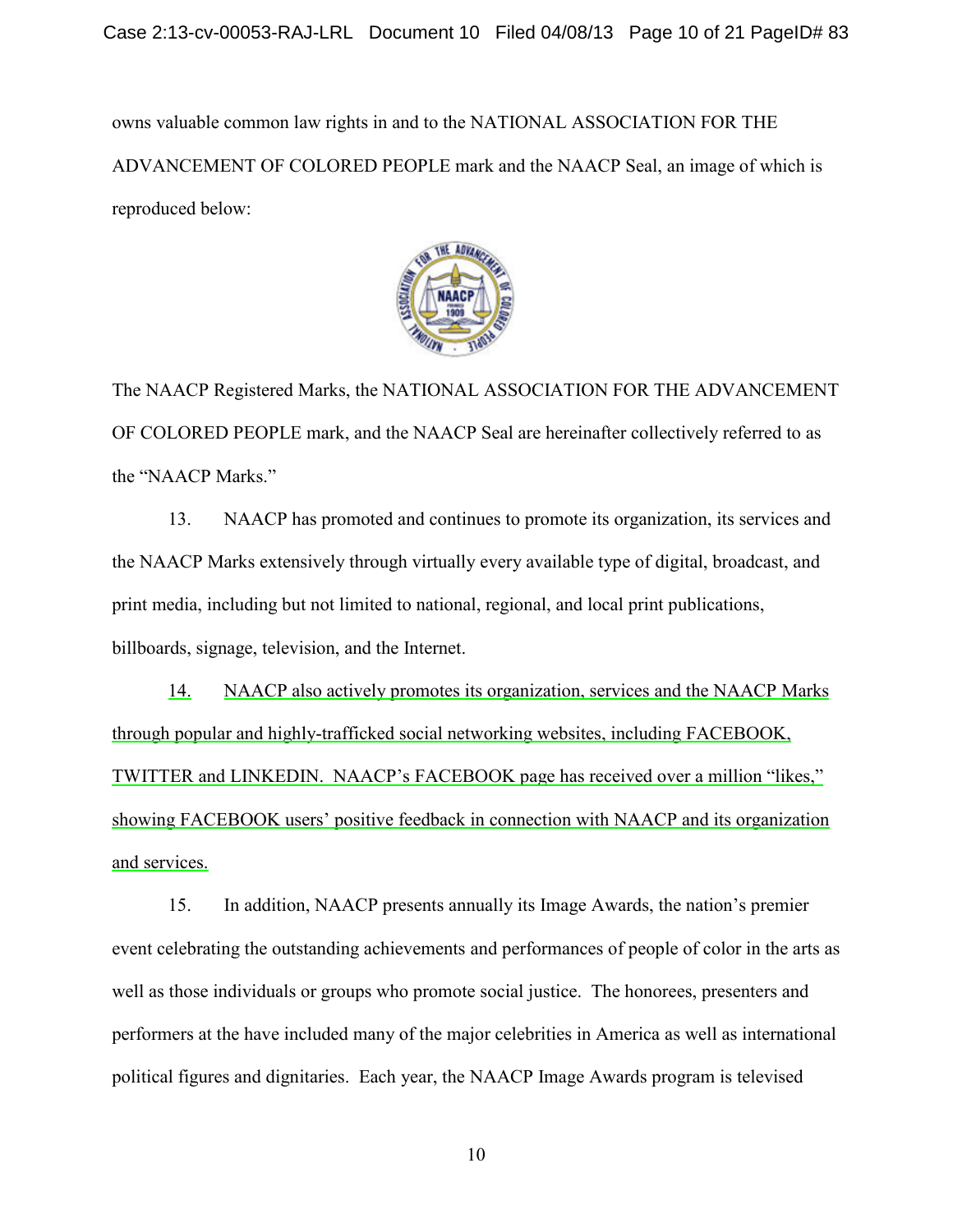nationally to an audience of millions of viewers. Each telecast of the NAACP Image Awards prominently displays and features the NAACP Marks.

16. As a result of NAACP's extensive continuous use and promotion of the NAACP Marks, these trademarks (1) have become well-known and famous, and have acquired secondary meaning, among the general public in the United States, (2) are distinctive to designate NAACP, its organization, and its services from the organizations and services of others, and (3) distinguish and identify NAACP as the source or origin of its organization and services.

17. NAACP has expended significant resources and investment to establish and build the NAACP Marks as distinctive, well-known and famous marks. As a result, the general public of the United States recognizes and has come to associate these marks with NAACP and the principles of social justice and equality for which it has fought for over one hundred years.

#### **Counterdefendants' Unlawful Conduct**

18. Beginning in or about January 2013, Counterdefendants began posting materials on its websites located at the URLs [www.theradiancefoundation.org](http://www.theradiancefoundation.org/) and

[www.toomanyaborted.com](http://www.toomanyaborted.com/) in support of what Counterdefendants described as an "ad campaign [to] expose] 1 the NAACP's pro-abortion position." Counterdefendants' "ad campaign" included a webpage that prominently displayed in the title and subheadings the name "The National Association for the Abortion of Colored People." Immediately below the title and subheadings, the following ad is prominently displayed: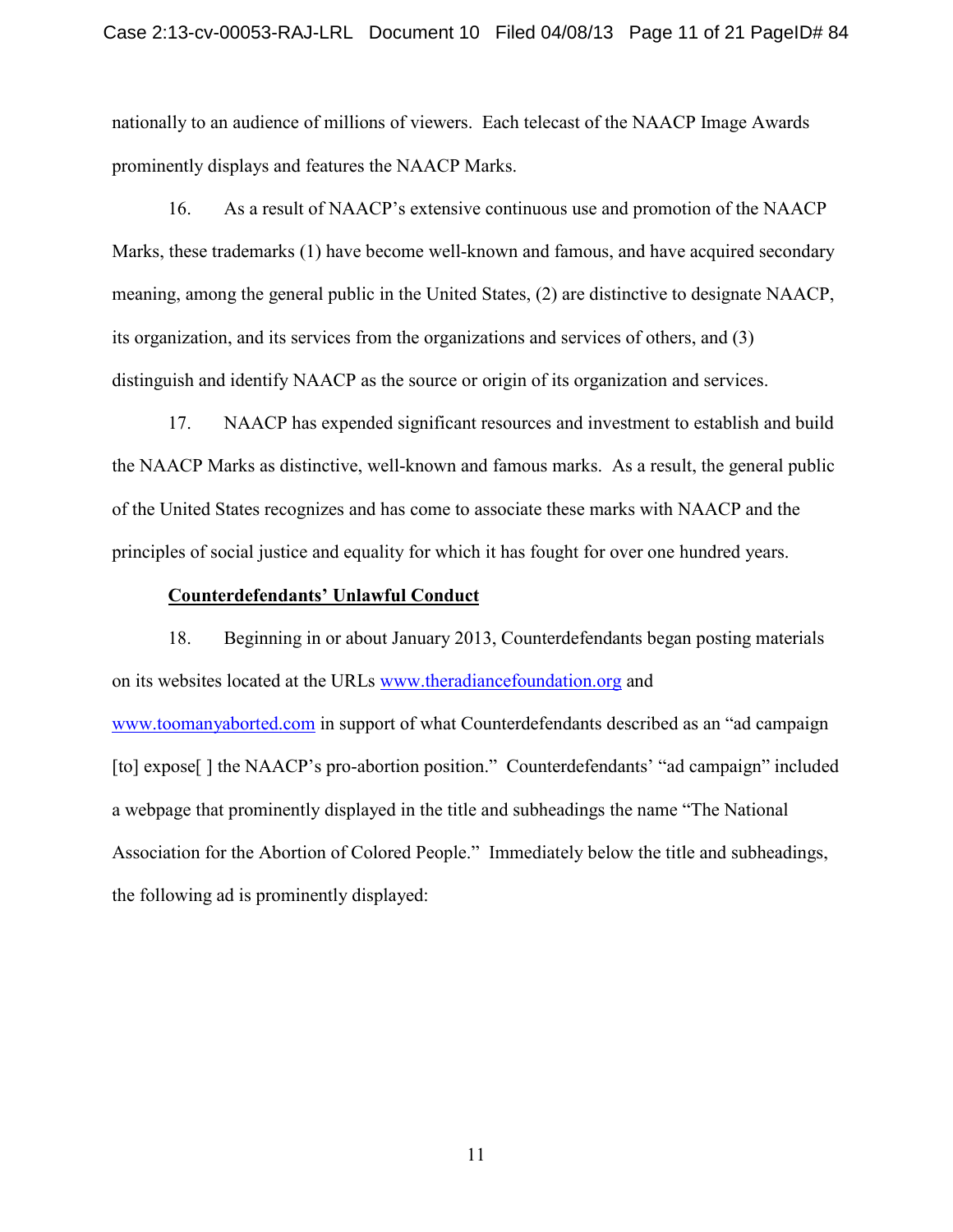

19. The text of the article displayed on the referenced "The National Association for the Abortion of Colored People" webpage interchangeably uses "NAACP" and "The National Association for the Abortion of Colored People" to refer to NAACP, without any indication that the latter is meant to serve as a satiric reference to NAACP. Indeed, it is apparent from the article that "The National Association for the Abortion of Colored People" is the full name of the "NAACP" and that "NAACP" is the acronym for that name. A true and correct copy of the "National Association for the Abortion of Colored People" webpage is attached hereto as Exhibit "A" and incorporated herein by reference..

20. As a further part of its "ad campaign," Counterdefendants' [www.toomanyaborted.com](http://www.toomanyaborted.com/) website contains a page entitled "Expose the Lies. Sponsor a Billboard," which provides a visitor to the site with the ability to purchase outdoor signage and bumper stickers to spread the Counterdefendants' ad campaign. This page contains pricing for various signage options and indicates that the prices quoted "are estimates from CBS Outdoor for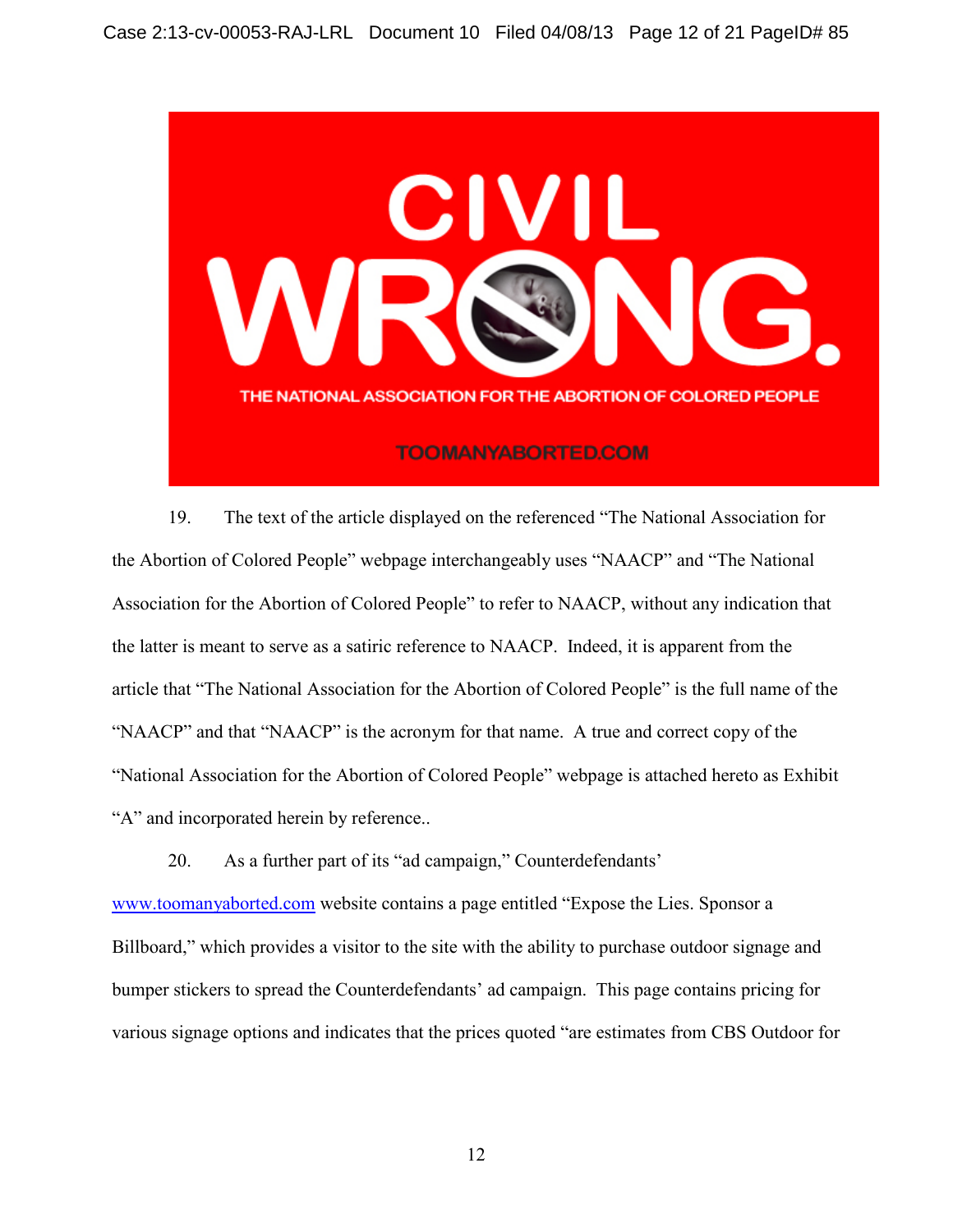production costs of the signs (including shipping)." It goes on to state that '[t]hese costs DO NOT include leasing the space (or installation which can be included in the cost of the lease)."

21. Further, the "Expose the Lies. Sponsor a Billboard" webpage states that there is a \$750 "fee to license the artwork" for the signs and, for an additional fee of \$750, Counterdefendants will create a website with its own URL, customized based on the customer's state of residence, that will display "thorough research [presumably generated and provided by the Counterdefendants] that conveys abortion's impact on your state." There is also on this page an online contract form that a customer can complete online and thereby enter into a commercial transaction with Counterdefendants to purchase the signage and related services. A true and correct copy of the "Expose the Lies. Sponsor a Billboard" webpage is attached hereto as Exhibit "B" and incorporated herein by reference.

22. In addition to the foregoing, Counterdefendants have used the NAACP Marks, including the registered NAACP mark and the NAACP Seal, in conjunction with the name "The National Association for the Abortion of Colored People," in Internet postings and in social media websites, including FACEBOOK, without any reference that such uses are or were intended to be "satiric references" to NAACP. True and correct copies of examples of such use are attached hereto as Exhibits "C" and "D" and incorporated herein by reference..

23. Counterdefendants' use of the NAACP Marks, and the name "The National Association for the Abortion of Colored People," as detailed above, is without the authorization or permission of NAACP and is likely to cause confusion among members of the general public in that they are likely to believe that NAACP has sponsored or approved of the postings made by Counterdefendants and advertisements displayed on their websites and thereby attribute the views expressed in such postings to NAACP.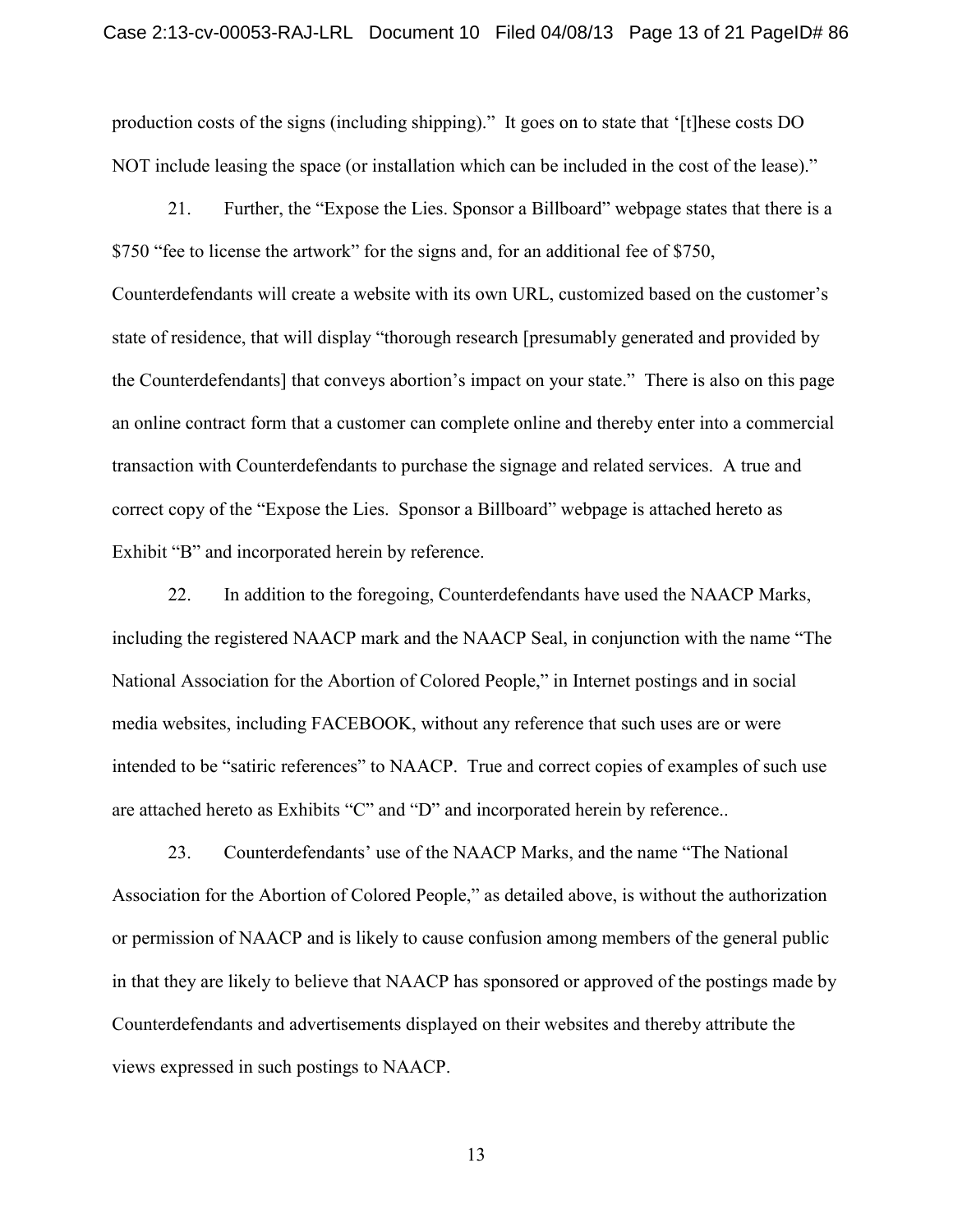#### Case 2:13-cv-00053-RAJ-LRL Document 10 Filed 04/08/13 Page 14 of 21 PageID# 87

24. Counterdefendants' unauthorized use of the NAACP Marks, together with the name "The National Association for the Abortion of Colored People," is likely to tarnish and disparage NAACP and thereby damage its reputation among members of the general public of the United States, particularly African Americans and other people of color, by falsely indicating or suggesting that NAACP is "pro-abortion" when in fact it is not.

25. Counterdefendants' unauthorized use of the NAACP Marks, together with the name "The National Association for the Abortion of Colored People," has damaged and irreparably injured and, if permitted to continue, will further damage and irreparably injure NAACP and the NAACP Marks.

26. Counterdefendants' unauthorized use of the NAACP marks, together with the name "The National Association for the Abortion of Colored People," has irreparably injured, and, if permitted to persist, will continue to irreparably injure the public, who has an interest in being free from confusion.

### **Count I (Federal Trademark Infringement Under Section 32(1) of the Lanham Act, 15 U.S.C. § 1114(1))**

27. NAACP repeats the allegations of paragraphs 1 through 26 above as if fully set forth herein.

28. The NAACP mark (U.S. Trademark Registration No. 1,188,182 ) is a valid and subsisting federally registered trademark. By virtue of this registration, the registered NAACP mark is entitled to protection under the Lanham Act, 15 U.S.C. §§ 1051, *et seq*.

29. Counterdefendants' use of the registered NAACP mark is likely to cause confusion, mistake, or deception as to the origin, sponsorship, or approval of Counterdefendants' services in that the public is likely to believe that the services provided by Counterdefendants are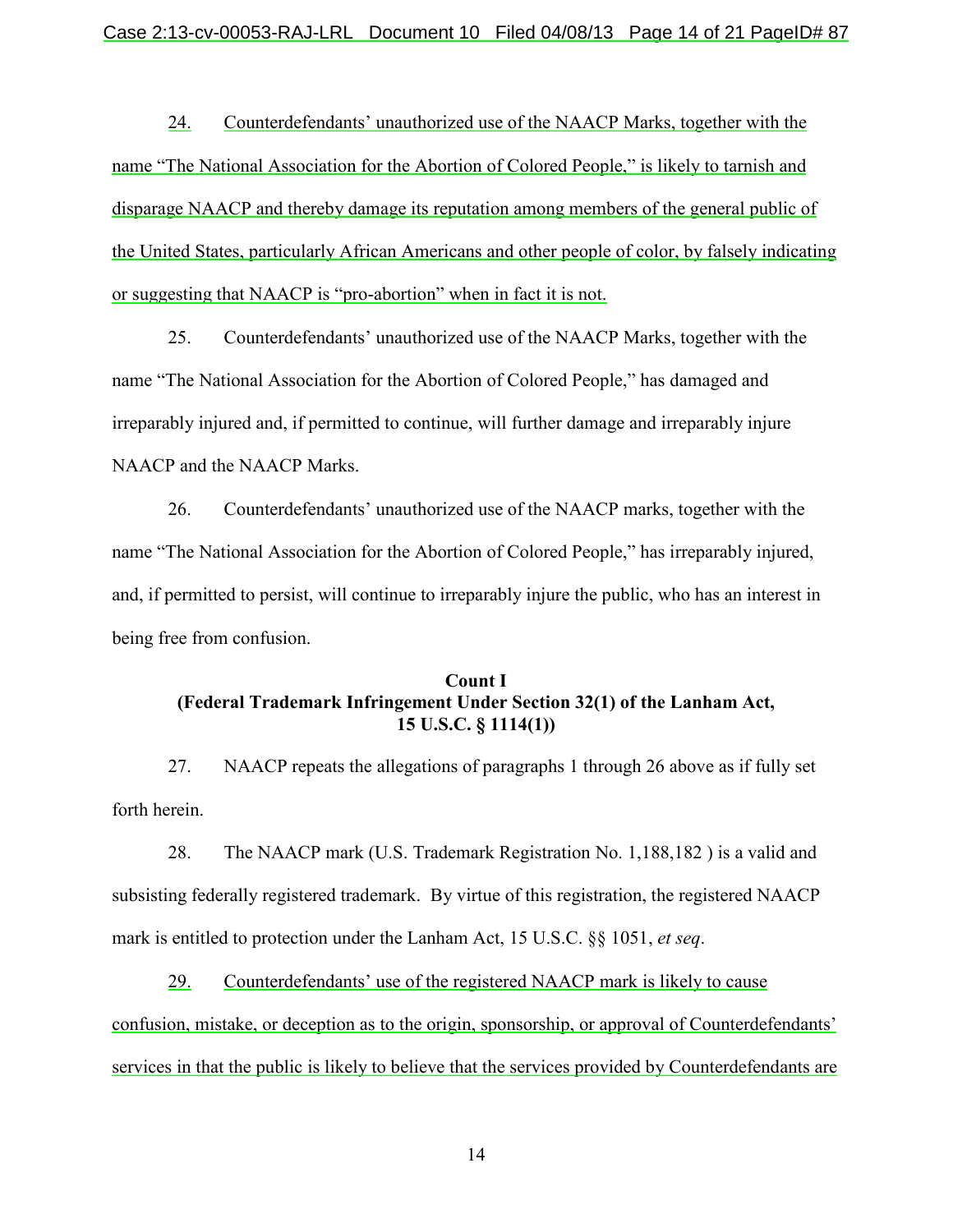provided by, sponsored by, licensed by, affiliated, or associated with, or in some other way legitimately connected to NAACP or its services under the registered NAACP mark, in violation of Section 32(1) of the Lanham Act, 15 U.S.C. § 1114(1).

30. NAACP has been damaged by the aforementioned acts in an amount to be determined at trial. Counterdefendants' use of the registered NAACP mark was undertaken by Counterdefendants intentionally, maliciously, and in bad faith. Therefore, NAACP is entitled to recover from Counterdefendants, in additional to actual damages, punitive damages and attorneys' fees.

31. In addition, Counterdefendants' conduct, if it continues, will result in irreparable harm to NAACP and, specifically, to the goodwill and reputation associated with the registered NAACP mark, unless such conduct is enjoined.

## **Count II (Trademark Infringement, False Designation of Origin, and Unfair Competition Under Section 43(a) of the Lanham Act, 15 U.S.C. § 1125(a))**

32. NAACP repeats the allegations of paragraphs 1 through 31 above as if fully set forth herein.

33. The NAACP Marks are valid, protectable, and distinctive.

34. Counterdefendants' actions, as described above, are likely to cause confusion, mistake, or deception as to origin, sponsorship, or approval of Counterdefendants and their services in that members of the public are likely to believe that the services provided by Counterdefendants are provided by, sponsored by, licensed by, affiliated, or associated with, or in some other way legitimately connected to NAACP or its services under the NAACP Marks, and thus constitute trademark infringement, false designation or origin, and unfair competition in violation of Section 43(a) of the Lanham Act, 15 U.S.C. § 1125(a).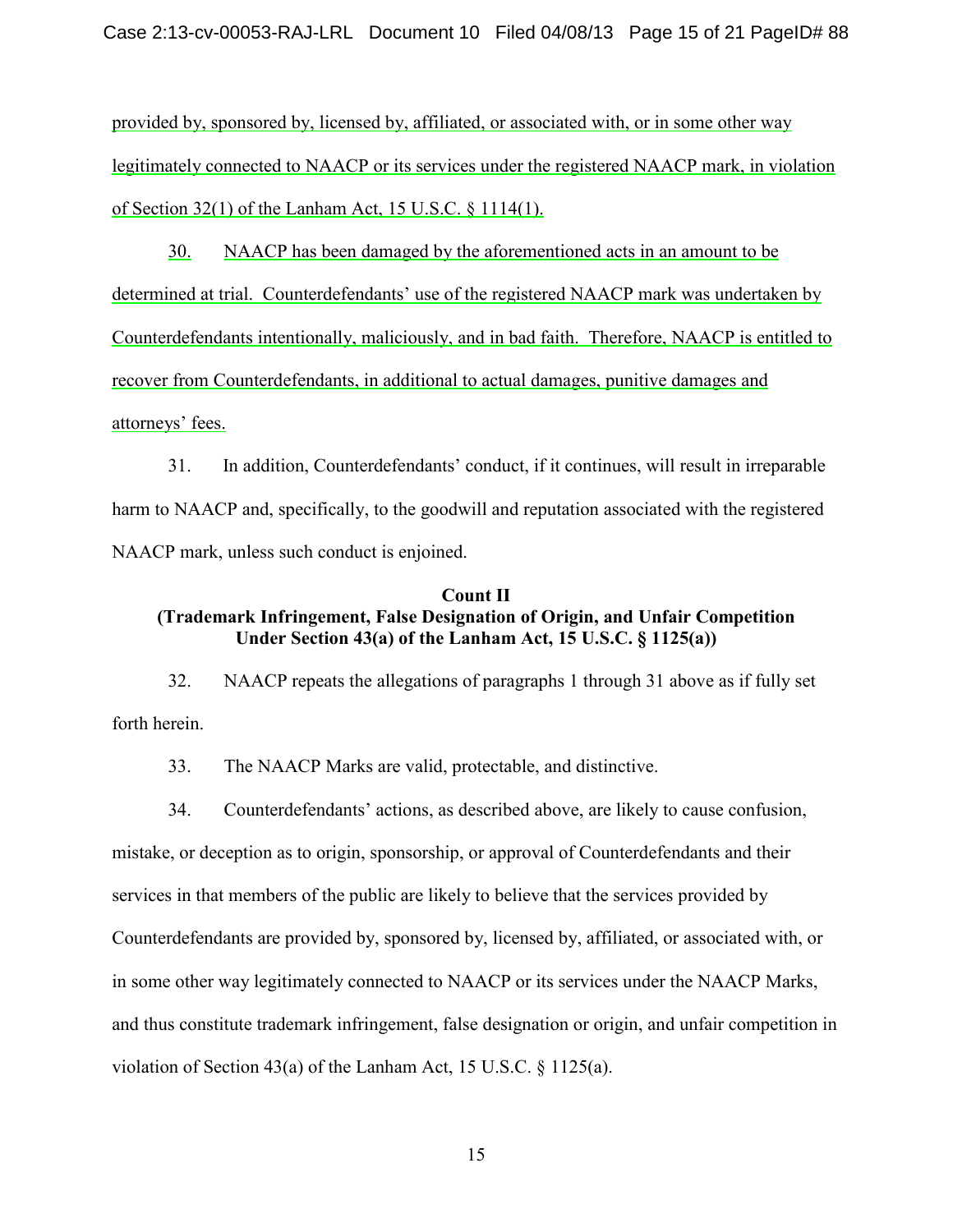35. NAACP has been damaged by the aforementioned acts in an amount to be determined at trial. Counterdefendants' use of the NAACP Marks was undertaken by Counterdefendants intentionally, maliciously, and in bad faith. Therefore, NAACP is entitled to recover, in additional to actual damages, punitive damages and attorneys' fees.

36. In addition, Counterdefendants' conduct, if it continues, will result in irreparable harm to NAACP and, specifically, to the goodwill and reputation associated with the NAACP Marks, unless such conduct is enjoined.

# **Count III (Trademark Dilution Under Section 43(c) of the Lanham Act, 15 U.S.C. § 1125(c))**

37. NAACP repeats the allegations of paragraphs 1 through 36 above as if fully set forth herein.

38. The NAACP Marks are famous, as that term is used in 15 U.S.C. § 1125(c), and was famous before Counterdefendants' first use of the NAACP Marks, based on, among other things, the inherent distinctiveness and federal registration of the Registered NAACP Marks and the extensive nationwide use, advertising, promotion and recognition of the NAACP Marks.

39. Counterdefendants' actions, as described above, are likely to dilute the distinctive quality of the NAACP Marks by blurring and tarnishment in violation of Section 43(c) of the Lanham Act, 15 U.S.C. § 1125(c), as amended by the Trademark Dilution Revision Act of 2006.

40. NAACP has been damaged by the aforementioned acts in an amount to be determined at trial. Counterdefendants' use of the NAACP Marks was undertaken by Counterdefendants intentionally, maliciously, and in bad faith. Therefore, NAACP is entitled to recover, in additional to actual damages, punitive damages and attorneys' fees.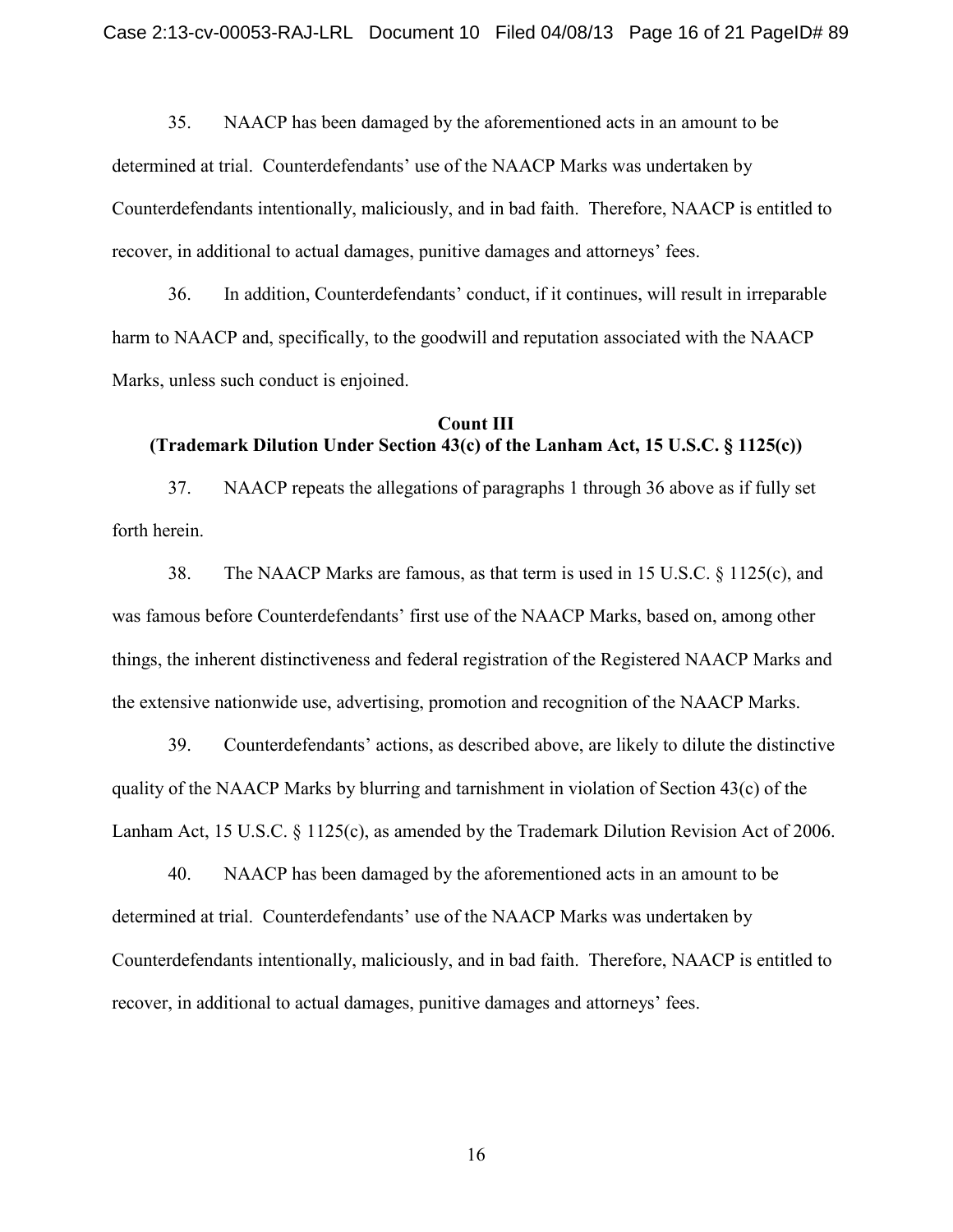41. In addition, Counterdefendants' conduct, if it continues, will result in irreparable harm to NAACP and, specifically, to the goodwill and reputation associated with the NAACP Marks, unless such conduct is enjoined.

#### **Count IV**

## **(Common Law Trademark Infringement and Unfair Competition Under Virginia Law)**

42. NAACP repeats the allegations of paragraphs 1 through 41 above as if fully set forth herein.

43. Counterdefendants' actions, as described above, are likely to cause confusion, mistake, or deception as to origin, sponsorship, or approval of Counterdefendants and their services in that members of the public are likely to believe that the services provided by Counterdefendants are provided by, sponsored by, licensed by, affiliated, or associated with, or in some other way legitimately connected to NAACP or its services under the NAACP Marks, and thus constitute infringement of NAACP's proprietary rights in the NAACP Marks, misappropriation of NAACP's goodwill and reputation in the NAACP Marks, and unfair competition under Virginia common law.

#### **PRAYER FOR RELIEF**

**WHEREFORE**, NAACP respectfully requests that the Court enter judgment against Counterdefendants and each of them, and award:

(a) Under 15 U.S.C. § 1116, Counterdefendants and their agents, representatives, servants, employees, attorneys, officers, directors, shareholders, licensees, affiliates, joint venturers, parents, subsidiaries, related corporations, and others in privity and acting in concert with them be permanently enjoined from:

(i) Using the NAACP Marks and any other mark containing or consisting, in whole or in part, of the terms "NAACP," "The National Association for the Abortion of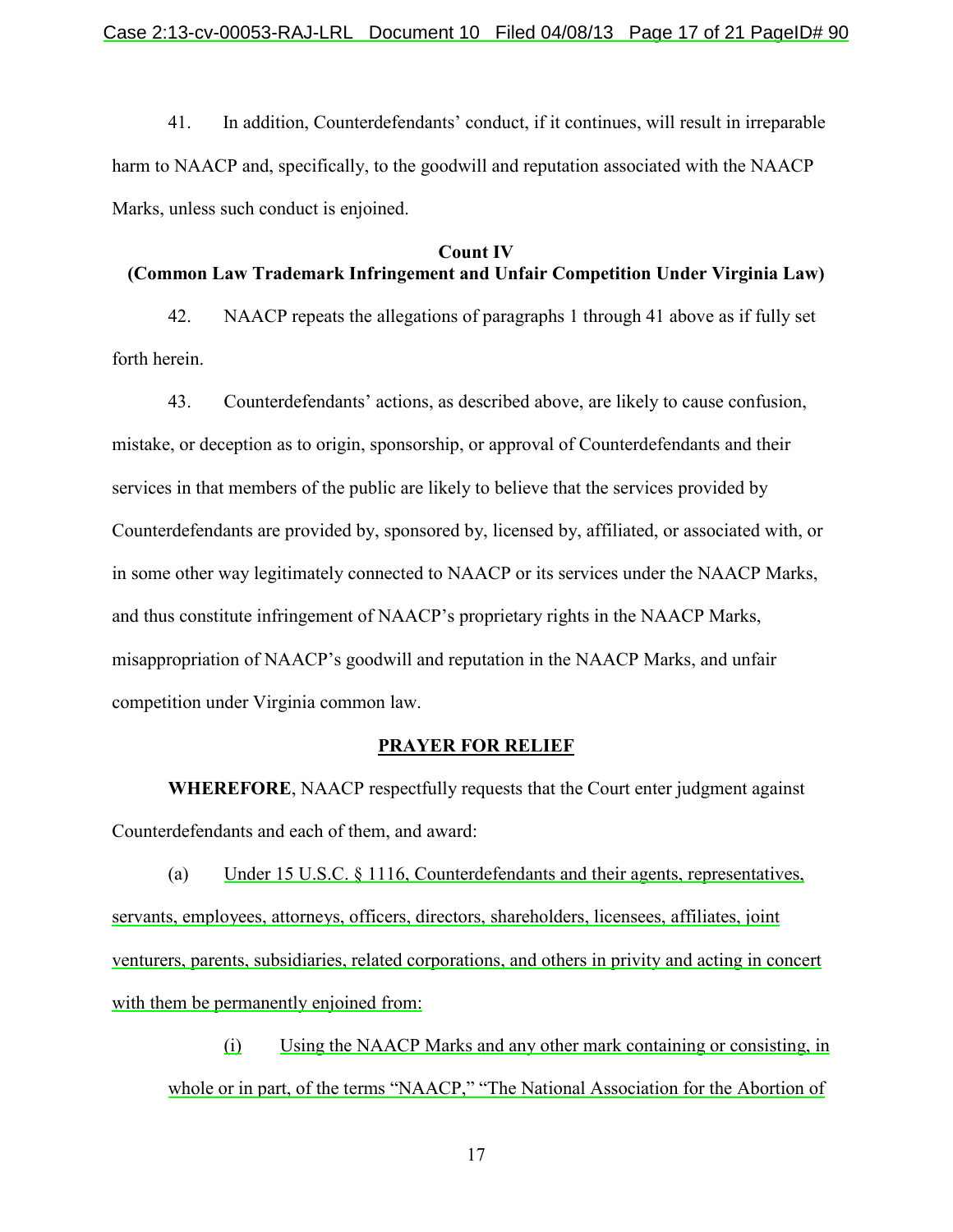Colored People," and any other mark confusingly similar to or colorable imitation of the NAACP Marks, including, in the advertising, offering for sale, and/or sale of products or services that may reasonably be encompassed by the NAACP Marks or which may constitute a natural zone of expansion for NAACP;

(ii) Using any service mark, trademark, trade name, trade dress, word, domain name, number, abbreviation, design, color, arrangement, collocation, or any combination thereof, which would imitate, resemble, or suggest the NAACP Marks;

(iii) Otherwise infringing the NAACP Marks;

(iv) Unfairly competing with NAACP or otherwise injuring its business reputation or goodwill in any manner;

(v) Publishing any telephone, directory, or Internet listing using the NAACP Marks and any other mark containing the terms "NAACP" or "The National Association for the Abortion of Colored People" and any other mark confusingly similar to or colorable imitation of the NAACP Marks, in the advertising, offering for sale, and/or sale of goods or services that may reasonably be encompassed by the NAACP Marks, or which may constitute a natural zone of expansion for NAACP;

(vi) Using or registering any domain name which is confusingly similar to the NAACP Marks in advertising, offering for sale, and/or sale of a domain name registration, or any other goods or services that may reasonably be encompassed by the NAACP Marks, or which may constitute a natural zone of expansion for NAACP;

(b) Under 15 U.S.C. § 1118, Counterdefendants be directed to deliver up for destruction all goods, advertisements, labels, signs, prints, packages, wrappers, receptacles, computer memory, data, computer programs, software, or any other media, and all other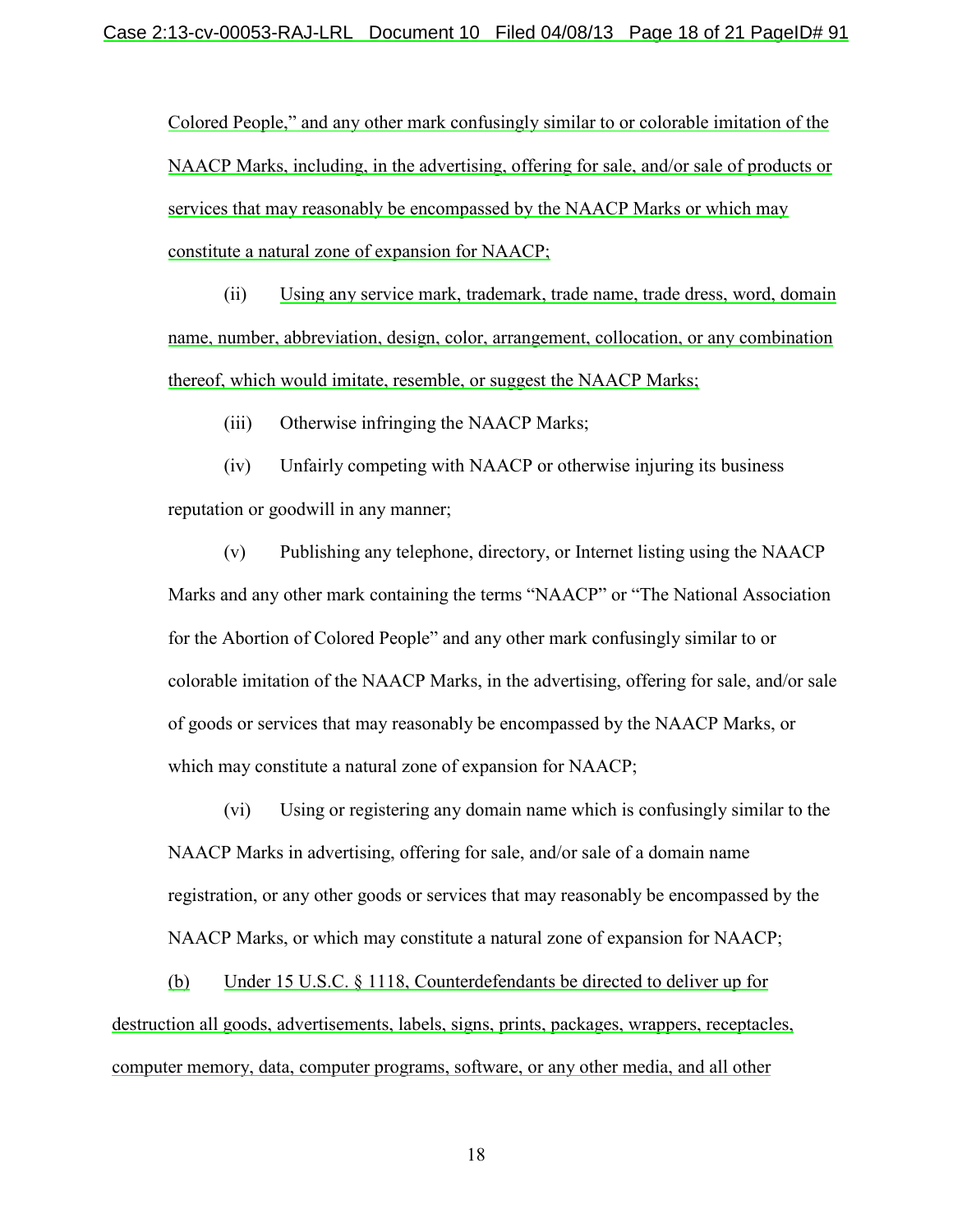materials in its possession or under its control bearing the NAACP Marks or any other mark containing the terms "NAACP" or "The National Association for the Abortion of Colored People," or any reproduction, counterfeit, copy or colorable imitation of the NAACP Marks, and all plates, molds, matrices, and other means of making or duplicating the same;

(c) Under 15 U.S.C. § 1117, Counterdefendants account and pay to NAACP damages in an amount sufficient to compensate it fairly for the injury it sustained, plus all profits that are attributable to Counterdefendants' sale of goods and services under or in connection with the NAACP Marks and/or the name "The National Association for the Abortion of Colored People,", and further that the amount of the monetary award be trebled in view of the willful and deliberate nature of Counterdefendants' unlawful conduct;

(d) Under 15 U.S.C. § 1117, Counterdefendants be ordered to pay NAACP its attorneys' fees and costs;

and

(e) Any further relief as this Court may deem equitable and proper.

Dated: April 8, 2013 Respectfully submitted,

/s/ *David G. Barger*

David G. Barger VSB No. 21652 GREENBERG TRAURIG, LLP 1750 Tysons Blvd., Suite 1200 McLean, Virginia 22102 Telephone: (703) 749-1300 Facsimile: (703) 749-1301 [bargerd@gtlaw.com](mailto:bargerd@gtlaw.com)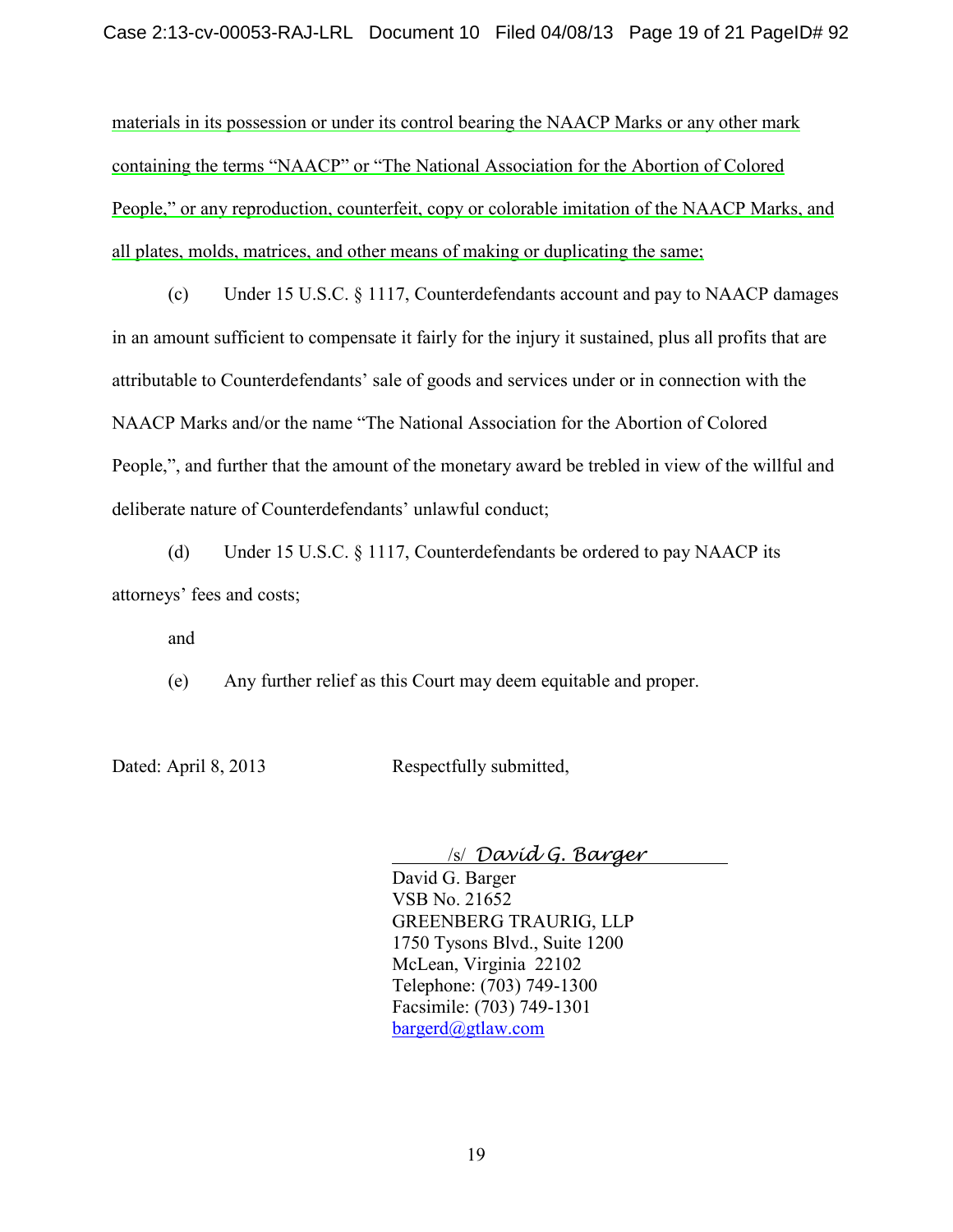Johnine P. Barnes (subject to *pro hac vice* admission) Steven J. Wadyka, Jr. (subject to *pro hac vice* admission) GREENBERG TRAURIG, LLP 2101 L Street, N.W., Suite 1000 Washington, D.C. 20037 Telephone: (202) 331-3100 Facsimile: (202) 261-0135 [wadykas@gtlaw.com](mailto:wadykas@gtlaw.com)

Ernest L. Greer (subject to *pro hac vice* admission) GREENBERG TRAURIG, LLP Terminus 200 3333 Piedmont Road, N.E., Suite 2500 Atlanta, Georgia 30305 Telephone: (678) 553-2402 Facsimile: (678) 553-2212 [greere@gtlaw.com](mailto:greere@gtlaw.com)

*Counsel for Defendant/Counterplaintiff National Association for the Advancement of Colored People*